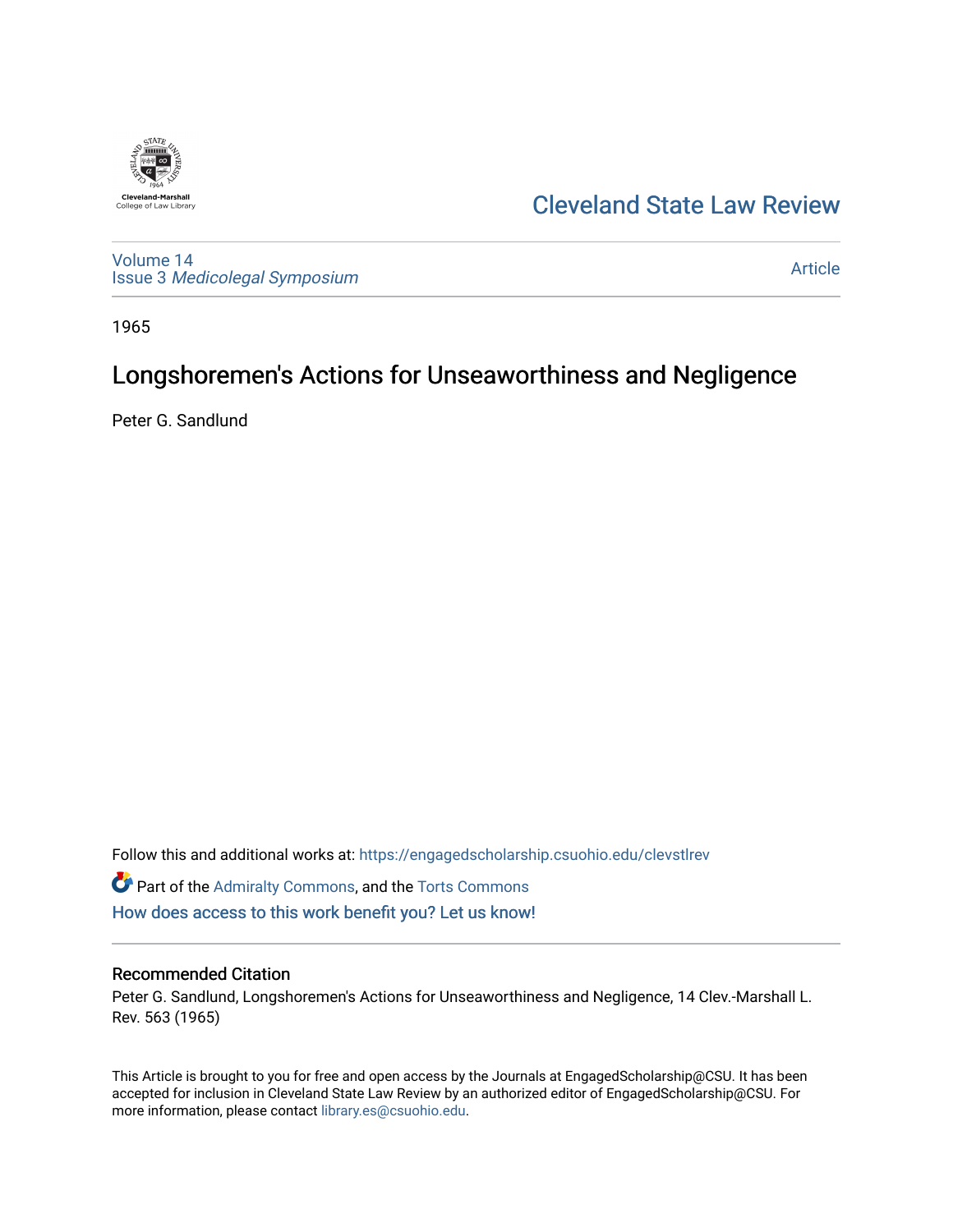### *Longshoremen's Actions for Unseaworthiness and Negligence*

### *Peter G. Sandlund\**

**p**RIOR to the enactment of the Longshoremen's and Harbor Worker's Act' in 1927 the injured longshoreman's remedies for personal injuries were sharply restricted by the common law defenses of contributory negligence, assumption of the risk and the fellow servant rule. In order to afford the injured longshoreman a remedy the Supreme Court in *International Stevedoring Co. v. Haverty2* decided to treat longshoremen as sailors, thus allowing them to recover under the Jones Act, though it should be noted that the longshoreman's action was against his employer, the master stevedore, and not against the vessel owner.

After passage of the Longshore Act the longshoreman could no longer proceed against his employer under the Jones Act. This was decided by the Supreme Court in *Swanson v. Marra Bros., Inc.3* In this period the concept of unseaworthiness as the basis for recovery by a longshoreman, which first had been advanced by Mr. Justice Holmes in the *Haverty* case, was not followed.

The modern era in longshoremen's actions for recovery for personal injuries may be said to begin with *Seas Shipping Co. v. Sieracki.4* This decision revived the theory of the *Haverty* case in that longshoremen were again allowed to recover for breach of the warranty of seaworthiness.<sup>5</sup> This time, however, the doc-

- **2** 272 U.S. **50,** 47 S.Ct. 19, 71 L.Ed. 157 (1926).
- **3** 328 U.S. 1, 66 S.Ct. 869, 90 L.Ed. 1045 (1946).
- 4 328 U.S. **85,** 66 S.Ct. **872, 90** L.Ed. 1099 (1946).

**<sup>\*</sup>** B.A., Upsala (Sweden) College; M.B.A., Gothenburg (Sweden) School of Economics; J.D., Cleveland-Marshall Law School of Baldwin-Wallace College **(1965).** Traffic Manager, Swedish American Line Agency, Inc., Cleveland, Ohio.

**<sup>1</sup>** 33 U.S.C.A. Sec. 901.

*<sup>5</sup>* E.g., Mollica v. Compania Sud-Americana de Vapores, 202 F. 2d **25 (2d** Cir. 1953), cert. denied 345 U.S. 965, 73 S.Ct. 952, 97 L.Ed. 1384 (1953); Pope & Talbot, Inc. v. Hawn, 346 U.S. 406, 74 S.Ct. 202, **98** L.Ed. 143 (1953); Boudoin v. Lykes Bros. Steamship Co., 348 U.S. 336, **75** S.Ct. 382, 99 LEd. 354 (1955); Pacific Far East Line, Inc. v. Williams, 234 F. **2d 378** (9th Cir. 1956), cert. denied **352** U.S. 871, **77** S.Ct. 96, 1 L.Ed. 2d 76 (1956); Mitchell v. Trawl- er Racer, Inc., **362** U.S. 539, 80 S.Ct. 926, 4 L.Ed. 2d 941 (1960). er Racer, Inc., 362 U.S. 539, 80 S.Ct. 926, 4 L.Ed. 2d 941 (1960).<br>Also see Notes, 50 Mich. L. Rev. 141-146 (1951), and 29 Tex. L. Rev. 367-

<sup>369 (1951)</sup> for detailed discussion of this development.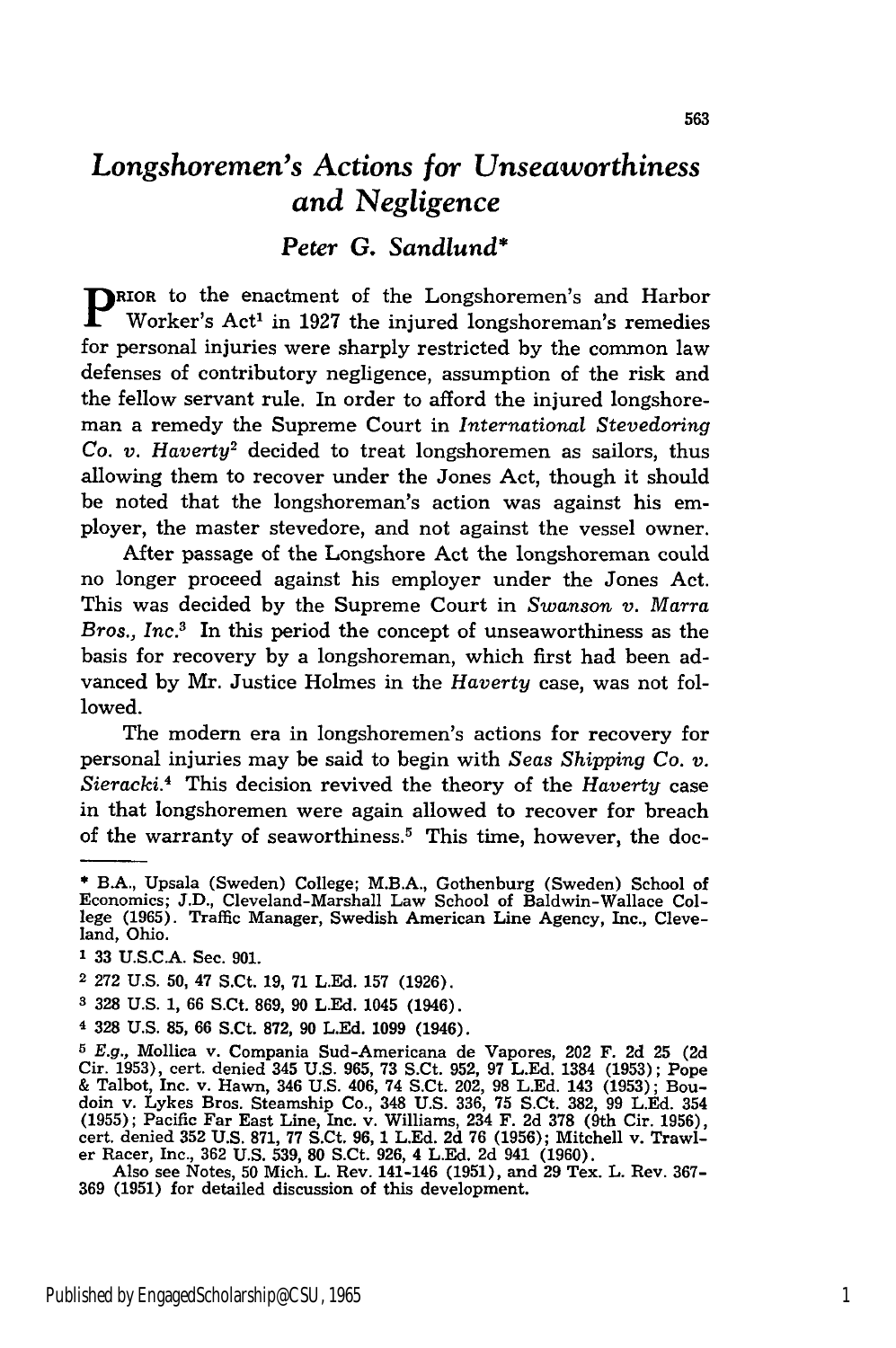trine was applied in holding the vessel owner liable rather than the stevedore-employer. The case actually extends the vessel owner's absolute warranty to include longshoremen temporarily on board to handle cargo, on the theory that longshoremen perform a service that is traditionally seamen's work. The concurrent remedy of the longshoreman afforded by the Longshore Act was held to be conclusive only against the stevedore-employer and not against the vessel owner. Once the stage was set by the *Sieracki* decision a steady trend towards holding the shipowner liable without fault was established.

In order to obtain a proper perspective of the cases it is necessary to draw a distinction between the cases governed by common law negligence rules as extended by the Jones Act, which in turn incorporate the negligence rules of the Federal Employer's Liability Act, and those controlled by the general maritime law of unseaworthiness. The latter remedy was left intact after passage of the Jones  $Act<sub>0</sub><sup>6</sup>$  which simply added a remedy for sailors without making the same exclusive against the vessel owner.7 These remedies form the basis for the shipowner's liability to seamen within the field where the owner is also faced with liability to longshoremen and other maritime workers. Other remedies available to sailors, such as the general maritime law remedy of *maintenance and cure* and the statutory remedy afforded under the Death on the High Seas Act, are beyond the scope of this article, as these remedies are not yet available to longshoremen and harbor workers.<sup>8</sup>

Simultaneously, and particularly because of the decision in *Southern Pacific Co. v. Jensen9* which held state wrongful death statutes inapplicable to maritime deaths, the Longshoremen's and Harbor Worker's Act was enacted to offer protection to longshoremen and other maritime workers. The Act establishes schedules of benefits for various types of injury and for death and it also establishes classes of survivors entitled to death benefits.10

**<sup>6</sup>** 46 **U.S.C.A. 688 (1920).**

**<sup>7</sup>** Panama Railroad Co. v. Johnson, 264 **U.S. 375,** 44 S.Ct. **391, 63 L.Ed.** 466 **(1923).** Also see Machnich v. Southern Steamship Co., **321 U.S. 96,** 64 S.Ct. 455, **88 L.Ed. 561** (1944).

**<sup>8</sup>** Weiss v. Central R. Co. of New Jersey, **235** F. **2d 309, 1956 A.M.C.** 1473 **(2d** Cir. **1956).**

**<sup>9</sup>** 244 **U.S. 205, 37** S.Ct. 524, **61** L.-d. **1086 (1917).**

**<sup>10 33</sup> U.S.C.A.** Secs. **908-910.**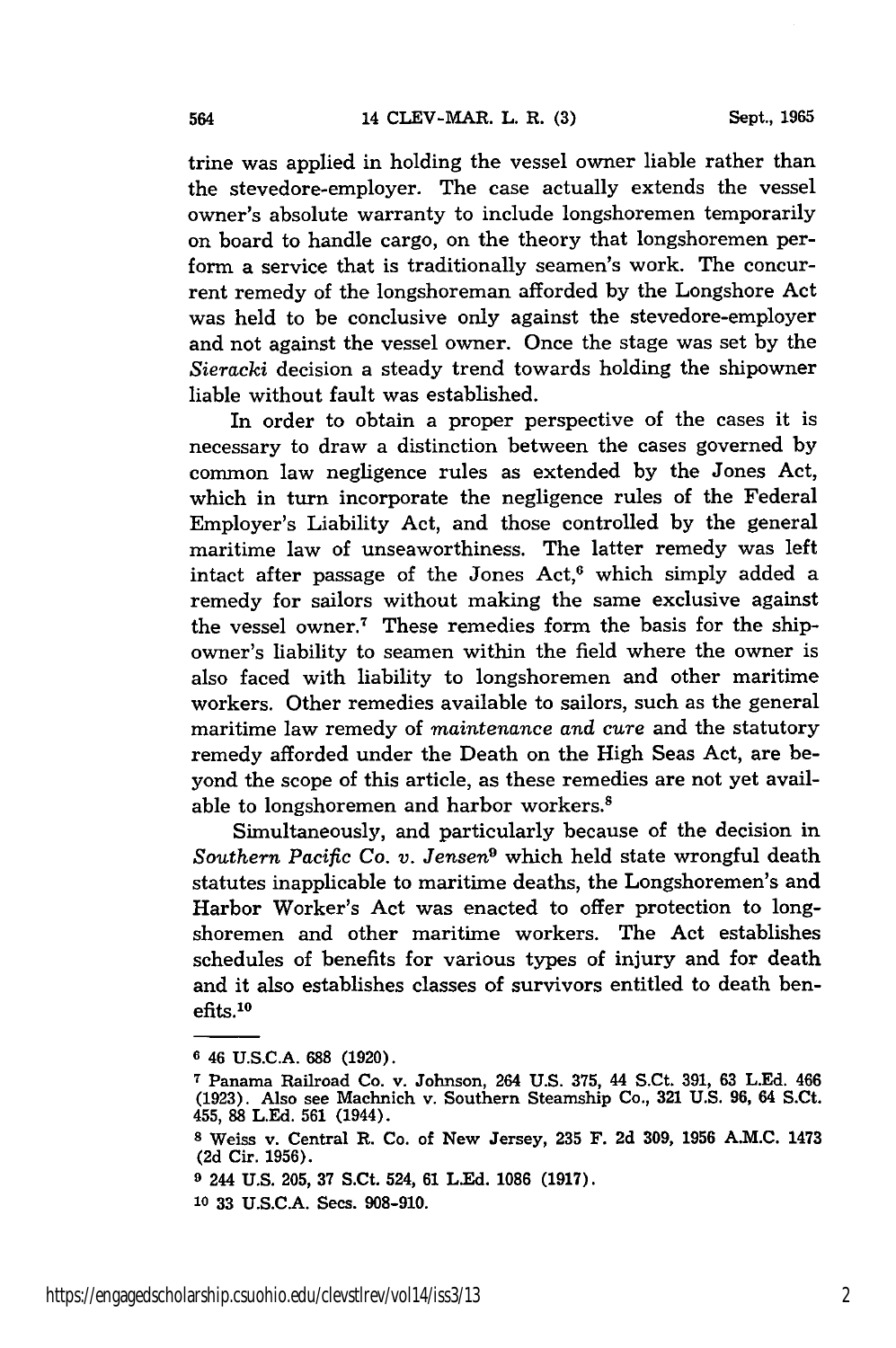In order to properly analyze the most recent developments in the decisions involving a vessel owner's liability for injuries to longshoremen, it must be borne in mind that recent awards have been based on a merger of the various causes of action. That the Jones Act and Longshore Act each within their respective fields of application created new remedies, goes without saying. What has added to the development reflected in these statutes is the additional impact of the courts' interpretation of the general maritime law action for unseaworthiness. Actions under both statutes basically sound in negligence with common law defenses eliminated by incorporation of the Federal Employer's Liability Act into both statutes. On the other hand actions for unseaworthiness are primarily actions for breach of warranty.

While *Sieracki* is the landmark case that opened the door for longshoremen to recover for unseaworthiness, it by no means settled all the questions that arise in applying the concept to shore based maritime workers. Just as there is a long line of cases starting with O'Donnell *v. Great Lakes* Dredge *and* Dock  $Co.$ <sup>11</sup> under which the Jones Act can literally be said to have gone ashore with the sailor, there is a parallel development in the application of the concept of unseaworthiness as applied to longshoremen. *Strika v. Holland American Line12* extended the vessel owner's liability for an unseaworthy condition to a longshoreman who was injured on the dock due to defective ship's gear (use of a defective bridle in lifting ship's pontoons from the dock). This development is strikingly illustrated by *Hagans v. Ellerman & Bucknall Steamship Co. <sup>13</sup>*wherein unseaworthiness of the vessel due to improper stowage was held to have contributed to plaintiff's injury when he slipped on sand that had spilled from bags that had been discharged from the vessel and had been removed to the pier over 100 feet distant from the vessel. This question was settled by the Supreme Court in *Gutierrez v.* Waterman *Steamship Corp.*<sup>14</sup> wherein plaintiff was allowed to recover against the vessel owner for injuries suffered when he

**<sup>&</sup>quot; 318** U.S. **36,** 63 S.Ct. **488, 87** L.Ed. 596 (1943).

**<sup>12</sup>185** F. 2d **555** (2d Cir. 1950), cert. denied 341 U.S. 904, 71 S.Ct. 614, **95** L.Ed. 1343 (1950).

**<sup>&#</sup>x27;is 196** F. Supp. **593** (D.C., E.D. Pa. **1961),** reversed and remanded on other grounds, **318** F. 2d 563 (3d Cir. 1963).

**<sup>14</sup>** 373 U.S. 206, **83** S.Ct. **1185,** 10 L.Ed. 2d 297 (1963).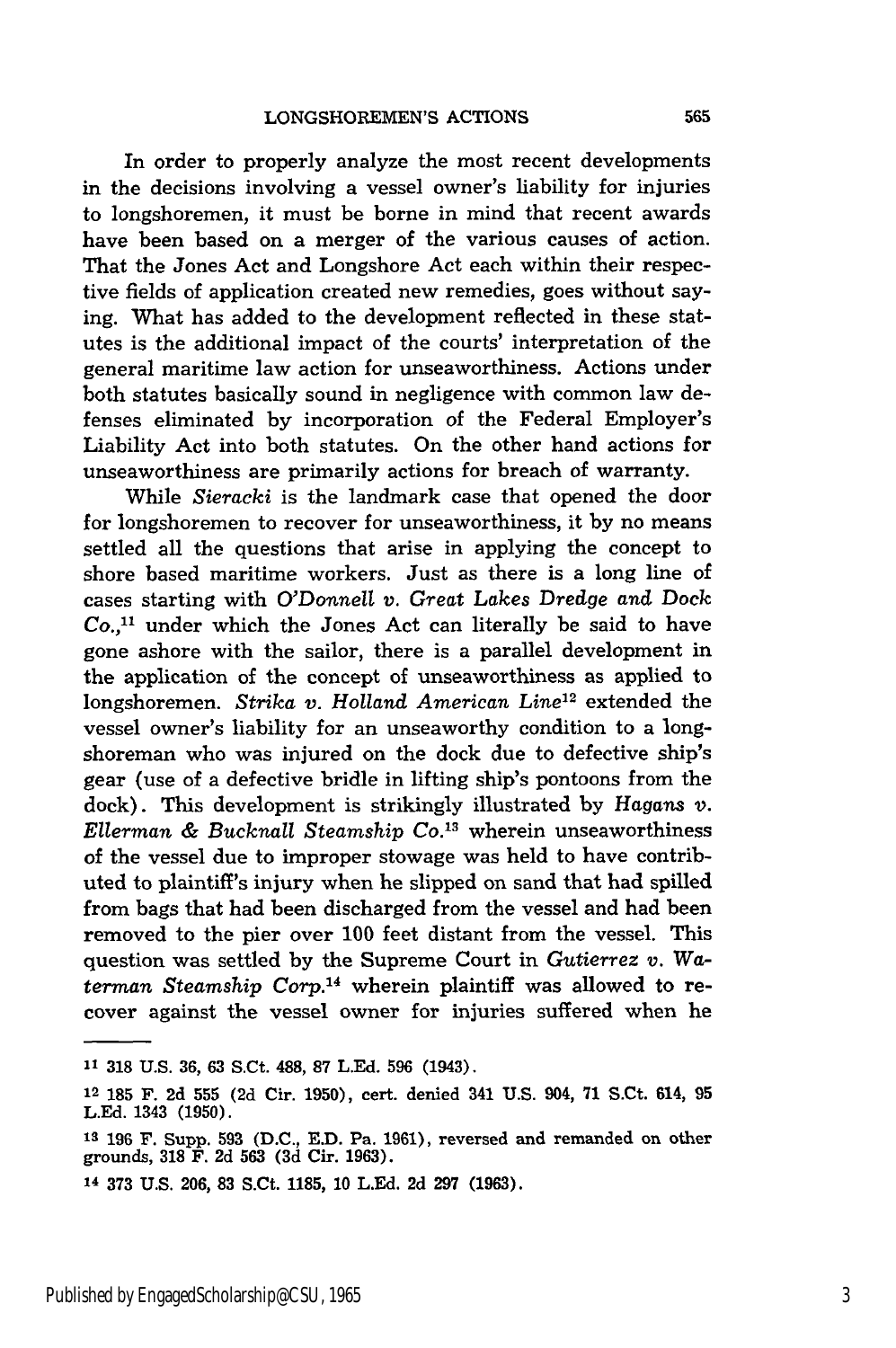slipped on beans scattered on the dock from broken bags recently unloaded from the vessel.

The development and effect of the cases starting with *Sieracki* and ending with *Gutierrez* points out a situation whereby shore workers first figuratively climbed on board and were treated as seamen entitled to recover from the owner for unseaworthiness. Hence the longshoremen returned ashore and brought the protection afforded by the action of breach of the warranty of seaworthiness with them. The ultimate effect of these cases is to neutralize the effect of the decision in *Swanson v. Marra Bros., Inc.15* The *Swanson* case is still the law in that a longshoreman still cannot proceed against his employer under the Jones Act. Also, technically the longshoreman's remedy towards his employer is restricted to compensation under the Longshoremen's and Harbor Worker's Act. Ultimately the master stevedore's liability extends further, as in those cases where the ship owner is found liable for an unseaworthy condition without fault, he may recover an indemnity from the stevedore for breach of the latter's warranty to perform his service in a workmanlike manner. This issue was settled by *Ryan Stevedoring Co. v. Pan-Atlantic Steamship Corp.,16* and the theory of such indemnification was further clarified in *Weyerhauser Steamship Co. v. Nacirema Operating Co.*<sup>17</sup> wherein the court pointed out that the vessel owner's liability to longshoremen is imposed without fault whereas the stevedore is only liable when he is negligent. Therefore a judgment against the vessel owner in a longshoreman's suit will not preclude him from recovering indemnification from a negligent stevedore causing the injury.

The issue as to the ship owner's liability for an unseaworthy *condition* is frequently obscured by cases involving injuries caused by negligent acts of the stevedoring contractor. Early cases held that the stevedore was liable for any unseaworthy condition that arose on the part of the vessel over which he took constructive possession, provided the condition arose after he had taken possession. However, after the *Sieracki* decision the own-

**<sup>15</sup>***Supra* n. **3.**

**<sup>16 350</sup>** U.S. 124, 76 S.Ct. 232, 100 L.Ed. 133 (1956). See also Crumady v. Joachim Hendrik Fisser, **358** U.S. 423, 79 S.Ct. 445, 3 L.Ed. 2d 413 (1959); and Italia Societa per Azioni v. Oregon Stevedoring Co., **376** U.S. 315, 84 S.Ct. 748, 11 L.Ed. 2d 732 (1964).

**<sup>17</sup>**355 U.S. 563, **78** S.Ct. 438, 2 L.Ed. 2d 491 (1958).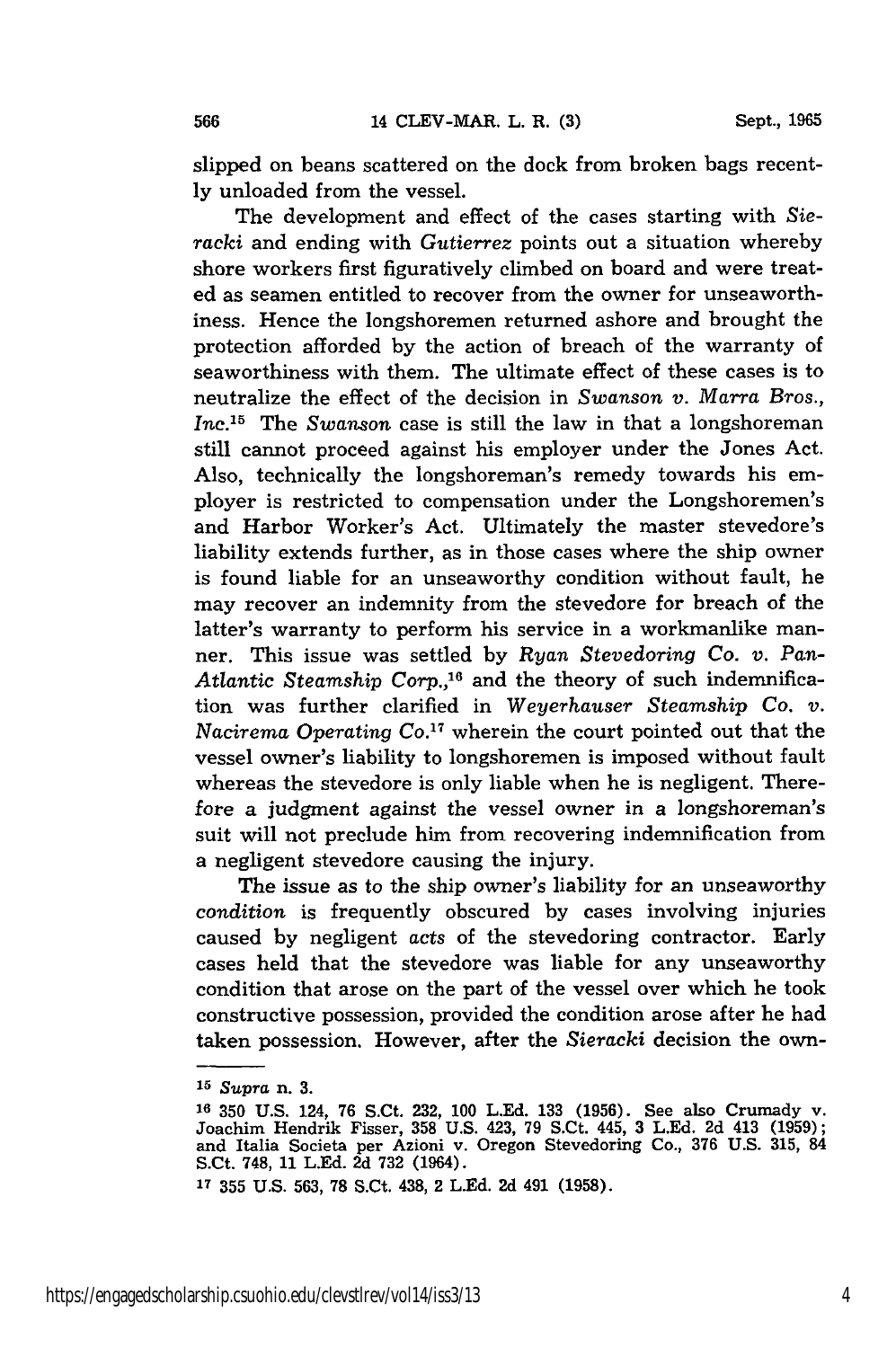er was under a liability to keep a seaworthy ship regardless of fault and it became **highly** doubtful that the owner could escape liability. In **1950** the Third Circuit, in *Cookinghm v. United States,'8* followed the earlier cases, but subsequently the Supreme Court decided *Alaska Steamship Co. v. Petterson19* which established the owner's liability without fault for the portion of the vessel constructively surrendered to the stevedore. This decision and subsequent cases<sup>20</sup> base the vessel owner's liability on his absolute duty to furnish a seaworthy vessel. His actual or constructive notice of such unseaworthy condition is not necessary. 21

The perplexing intermingling of unseaworthiness and active negligence is well illustrated in Di *Salvo v. Cunard Steamship Co.<sup>22</sup>*wherein the court found operational unseaworthiness by improper use of proper gear. Another area in which the interrelationship between the vessel owner and the stevedore may easily be confused arises in those situations where the operator of the vessel is also the stevedore. In denying the owner the benefit of the limitations of the Longshore Act the Supreme Court looked to the substance of the relationship rather than the form.<sup>23</sup>

*Ferrante v. Swedish American Lines*<sup>24</sup> and *Thompson v. Calmar Steamship Corp.25* represent the most recent development in the interrelated field of operating negligence by a stevedore and the ship owner's absolute liability to furnish a seaworthy vessel. *Ferrante* involved an injury caused by negligent use of a fit rope furnished by the vessel to the stevedore for discharge of ply-

**22 171** F. Supp. **813 (D.C., S.D.N.Y. 1959).**

**<sup>&#</sup>x27;s** 184 F. **2d 213 (3d** Cir. 1950), cert. denied 340 **U.S. 935,** 71 S.Ct. 495, **95 L.Ed. 675 (1951).**

**<sup>19 205</sup>** F. **2d 478** (9th Cir. **1953),** affd. 347 **U.S. 396,** 74 S.Ct. **601, 98 L.Ed. 798 (1953).**

*<sup>20</sup>***E.g.,** Tarkington v. United States Lines Co., 222 F. **2d 358 (2d** Cir. **1955);** Gindville v. American-Hawaiian Steamship Co., 224 F. **2d** 746 **(3d** Cir. **1955);** Pacific Far East Line, Inc. v. Williams, 234 F. **2d 378** (9th Cir. 1956); Con-sidine v. Black Diamond Steamship Corp., 163 F. Supp. 107 (D.C. Mass. 1958).

**<sup>21</sup>**Mitchell v. Trawler Racer, Inc., 362 U.S. 539, **80** S.Ct. 926, 4 L.Ed. 2d 941 **(1960).**

**<sup>23 373</sup> U.S.** 410, **83** S.Ct. 1349, **10 L.Ed. 2d** 448 **(1963).**

**<sup>24 331</sup>** F. **2d 571 (3d** Cir. 1964), cert. dismissed **379 U.S. 801, 85** S.Ct. **10** (1964).

**<sup>25 331</sup>** F. **2d 657 (3d** Cir. 1964), cert. denied **379 U.S. 913, 85** S.Ct. **259 (1964).**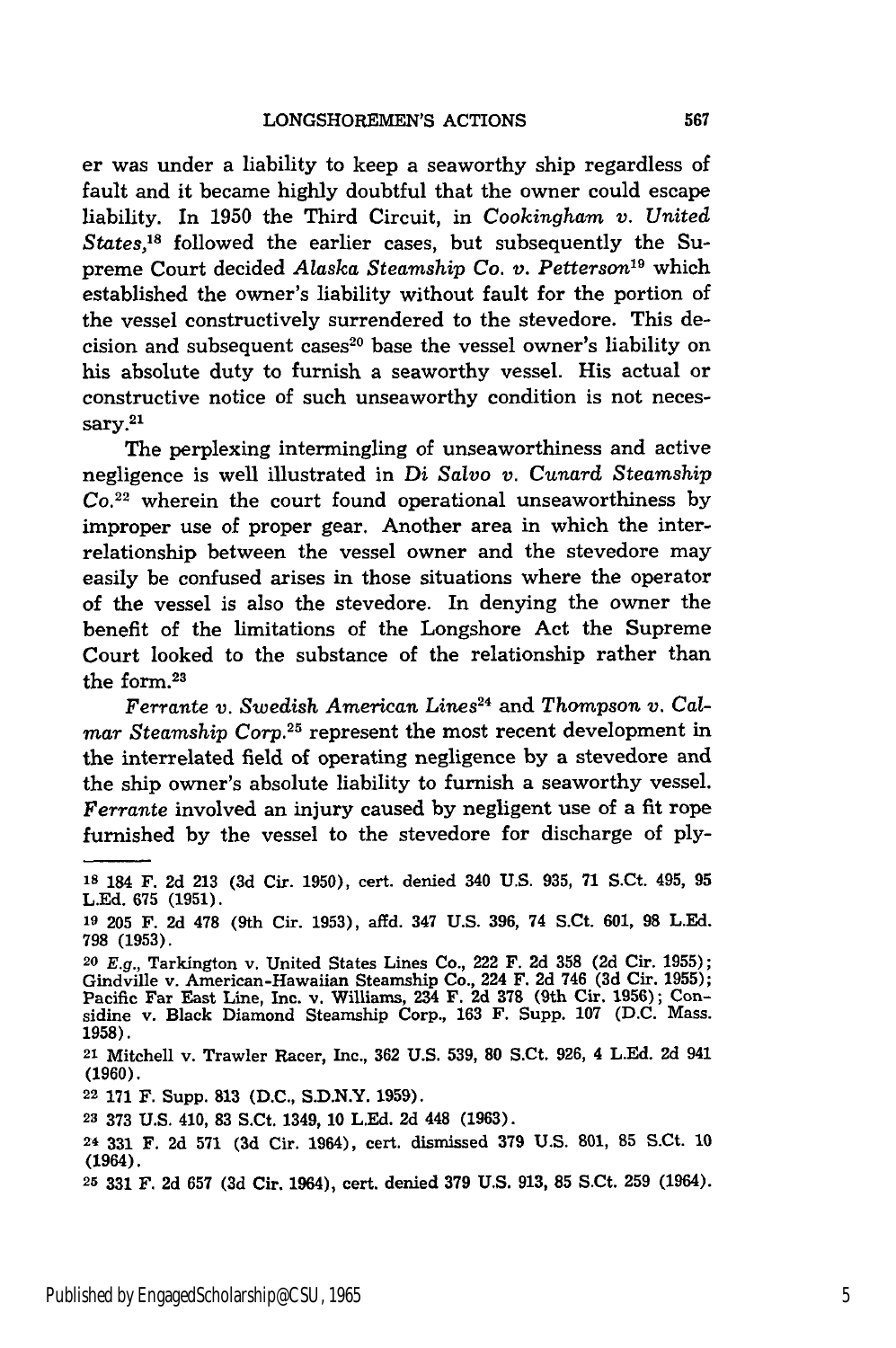**Sept., 1965**

wood. *Thompson* on the other hand involved an accident causing personal injuries by negligent use of the vessel's gear to hump railroad cars on the dock. In *Knox v. United States Lines Co.26* an attempt had been made to draw a distinction between an existing condition causing injury and a negligent act causing instantaneous injury, but this theory was abandoned in *Ferrante* and Thompson to the extent that they in fact overrule *Knox.* Rather than adopting the distinction based on the argument that unseaworthiness must be a condition in that it must have duration and must exist for a time before the accident, the Court followed the sweeping theories spelled out in *Alaska Steamship Co. v. Petterson*<sup>27</sup> and *Mitchell v. Trawler Racer Inc.*<sup>28</sup> The soundness of these decisions must rest on policy grounds to justify this broad extension of the application of the doctrine of seaworthiness. The decisions follow the reasoning of a recently preceding line of cases decided in the Second Circuit. <sup>29</sup>

The soundness of the *Ferrante* and *Thompson* decisions has already been questioned,<sup>30</sup> and before the merger of unseaworthiness and negligence will be accepted doctrine this issue will no doubt be raised again in the Supreme Court. In *Morales v. City of Galveston"'* the high court found a vessel seaworthy when plaintiff inhaled noxious fumes from grain just released into the vessel's hold. Here the Court reasoned that the cause of the injury was not any defect in the ship, but rather the isolated and completely unforeseeable introduction of a noxious agent from without. The case readopts the transitory hazard doctrine

**<sup>30</sup>**Guarracino v. Luckenbach Steamship Co., **333** F. 2d 646, 648 (2d Cir. 1964), cert. denied **379** U.S. 946, **85** S.Ct. 439 (1964).

**31** 370 U.S. 165, **82** S.Ct. 1266, **8** L.Ed. 2d 412 (1961).

**<sup>26</sup>**294 F. 2d 354 **(3d** Cir. 1961), on remand 201 F. Supp. **131 (E.D.** Pa. 1962), affd. **320** F. 2d 247 (3d Cir. 1963).

**<sup>27</sup>***Supra* n. 19.

**<sup>28</sup>***Supra* n. 21.

*<sup>29</sup>*Grillea v. United States, 232 F. 2d **919** (2d Cir. 1956); Paddu v. Royal Netherlands Steamship Co., **303** F. 2d **752** (2d Cir. 1962), cert. denied 371 U.S. 840, **83** S.Ct. 67, 9 LEd. 2d 75 (1962); Spinelli v. Isthmian Steamship Co., 326 F. 2d 870 (2d Cir. 1964), cert. denied 377 U.S. 935, 84 S.Ct. **1333,** <sup>12</sup> L.Ed. 2d 298 (1964).

However, note Blier v. United States Lines Co., **286** F. 2d 920 (2d Cir. 1961), cert. denied **368** U.S. 836, 82 S.Ct. 32, 7 L.Ed. 2d 37 **(1961);** and Pinto v. States Marine Corp., 296 **F.** 2d 1 (2d Cir. 1961), cert. denied **369** U.S. 843, 82 S.Ct. 874, 7 L.Ed. 2d **874** (1961), wherein the Second Circuit drew a distinction between negligence and unseaworthiness.